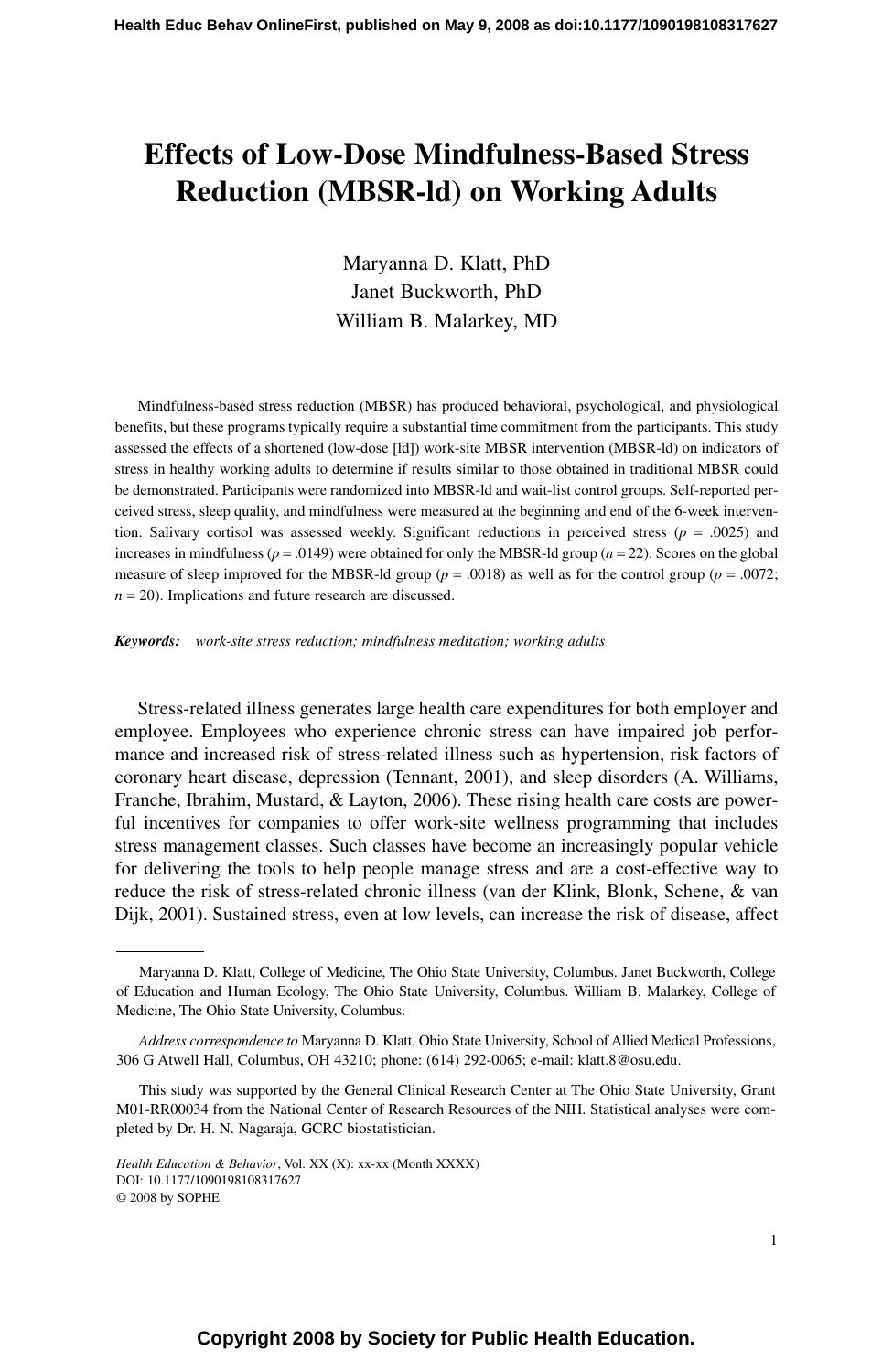immune response (Glaser, Sheridan, Malarkey, MacCallum, & Kiecolt-Glaser, 2000), and provoke sleep disturbances (A. Williams et al., 2006).

There is good evidence that work-site programs that focus on managing stress and anxiety and on developing coping skills can significantly reduce illness and health care utilization (Rahe et al., 2002). One program that has been utilized in this manner is mindfulness-based stress reduction (MBSR), developed in 1979 by Jon Kabat-Zinn at the University of Massachusetts Medical Center's outpatient stress reduction clinic. This program has been used as a model for other medical centers and settings as a stress reduction intervention (Kabat-Zinn, 2003). Mindfulness meditation teaches nonjudgmental awareness of sensation, emotion, cognition, and perception and provides a method to observe the mind's filtering of both internal and external experience. Mindfulness encourages a state of mind in which one distances from one's own mental noise. It allows for a new awareness of mind that permits focused attention on releasing stressful constructions and a more relaxed moment-to-moment awareness and movement. MBSR is a participatory educational approach, exposing the power of internal resources in framing what a person experiences as stressful. Lifestyle change in MBSR refers to a change in one's interior disposition toward awareness. Awareness of one's affective response to external events is presented as the key to changing one's internal experience of stress. Events may be perceived positively or negatively and may be within or beyond our control, but to become aware of our affective responses to internal and external events is the core activity of MBSR. The only goal in MBSR is to habitually participate in meditation, without evaluating one's meditation performance.

MBSR currently has substantial research-based evidence for its efficacy in a variety of medical, social, educational, intercultural, and work-site settings (Kabat-Zinn, 2003) and has been found useful for a variety of symptoms and illnesses including anxiety, binge eating disorders, depression, cancer, coronary artery disease, chronic pain, and psychiatric disorders. Both controlled and uncontrolled studies of MBSR (Grossman, Niemann, Schmidt, & Walach, 2004) show effect sizes of approximately .5 ( $p < .0001$ ) with a homogeneity of distribution. Improvements have been noted in standardized mental health measures including quality of life scales, depression, anxiety, coping style, social functioning (Reibel, Greeson, Brainard, & Rosenzweig, 2001), and other affective dimensions of disability, all of which affect workers' ability to function in the workplace. Although physical and biologic measures were less frequently assessed in these studies, improvements were noted in pain control, functional quality of life, psoriatic skin disease (Grossman et al., 2004), and in a previous MBSR work-site study (Davidson et al., 2003), immune function.

The MBSR program typically requires participants to commit to a 2.5- to 3-hour instructor-led group session each week and 45 to 60 minutes of mindfulness practice each day for 8 weeks. Much of the research conducted on the benefits of MBSR has utilized participants who are highly motivated medical patients willing to make the time commitment necessary to satisfy these program requirements. With these participants, program adherence is approximately 85%, whereas in another university community MBSR program, the adherence rate was only 70% to 75% (K. A. Williams, Kolar, Reger, & Pearson, 2001).

MBSR programs can provide a low-cost, high-yield benefit for workers dealing with chronic stress, but the MBSR program has to be in a sustainable, realistic form for the population being served. There are two aspects of the typical MBSR program that may be barriers to effective implementation in a work-site setting. First, participants must make a considerable time commitment on a weekly and a daily basis. One study using MBSR (Chang et al., 2004) indicated that high attrition rates were caused by the required time commitment. Second, yoga is often utilized in MBSR, but limited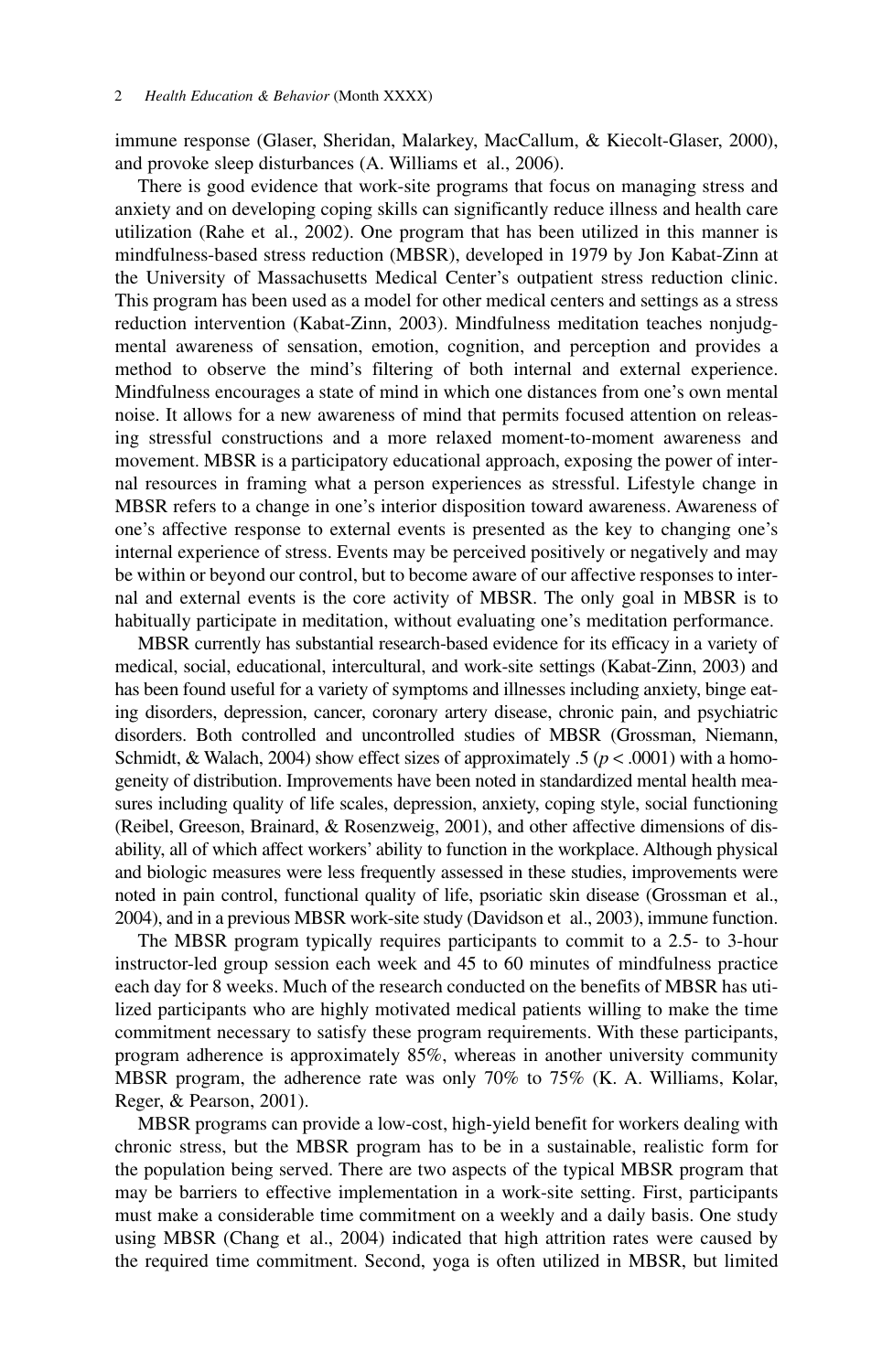work-site space may make the inclusion of yoga difficult. Yoga, a method for managing stress that has a long history as a health care treatment in non-Western cultures, has grown in popularity as a complementary treatment for several physical and mental diseases (Raub, 2002). There is evidence that the regular practice of yoga is also effective as a low-cost stress management technique (Baldwin, 1999), and yoga in the workplace has been shown to be a practical strategy for relieving tension and job stress (Gura, 2002). However, inconvenience, such as the need to change clothes and to find appropriate space, makes it difficult to practice yoga regularly at the work site, thus diminishing its usefulness as a stress management tool in the workplace.

We have addressed these barriers through the development of an abbreviated MBSR program, MBSR-ld (low dose), that could realistically be done at work by employees in their professional attire, with the least amount of time spent away from the home and family. MBSR-ld was specifically designed as a pragmatic adaptation of MBSR to the work site by the first author, who participated in a 7-day MBSR professional training under the direction of Jon Kabat-Zinn, PhD, and Saki Santorelli, EdD, and has been using MBSR in her personal meditation practice and university classes since 1995. To minimize the time commitment, the duration of weekly meetings was reduced from 2.5 to 3 hours to 1 hour, the daily 45 to 60 minutes of meditation were reduced to 20 minutes of meditation/yoga, and the full-day retreat within traditional MBSR was omitted. MBSR-ld participants attended abbreviated weekly meetings during their lunch hour, with an abbreviated daily meditation given to them via a two-CD set. The CD and premeditative workspace yoga stretches were included to decrease the time committed and to minimize inconvenience.

In 2002 researchers produced an operational definition of mindfulness for research investigations concerning the mediating role and mechanism of the action of mindfulness (Bishop, 2002). The two critical components were determined to be (1) self-regulation of attention and (2) the adoption of an orientation toward one's experiences in the present moment. MBSR-ld was developed to retain the construct of mindfulness, as originally conceived and taught by Kabat-Zinn, while adapting it for working adults. MBSR-ld is comparable to traditional MBSR programs concerning the operational definition, differing only in the amount of time both per day and week committed to the intervention.

Therefore, the purpose of this study was to determine whether the MBSR-ld program would produce a statistically significant decrease in symptoms of stress and yield adherence rates that mimicked those of traditional MBSR interventions (85%). Specifically, we hypothesized that participants in the MBSR-ld group would demonstrate significant reductions in perceived stress and improvements in sleep. We also hypothesized that there would be reductions in salivary cortisol, a biological marker of stress, given the suggested link between reductions in perceived stress and cortisol secretory activity (Kamei et al., 2000). Mindfulness was measured using an established self-report instrument (Brown & Ryan, 2003); tracking the actualization of moment-to-moment awareness was predicted to increase for the intervention group and not for the control group.

# **METHOD**

### **Participants**

Full-time faculty and staff employed at a large midwestern university were recruited through e-mail announcements, health fair presentations, and faculty and staff newsletters advertising a stress reduction research study. For inclusion, participants had to be between the ages of 18 and 60, have a BMI  $\leq$  30, exercise less than 30 minutes on most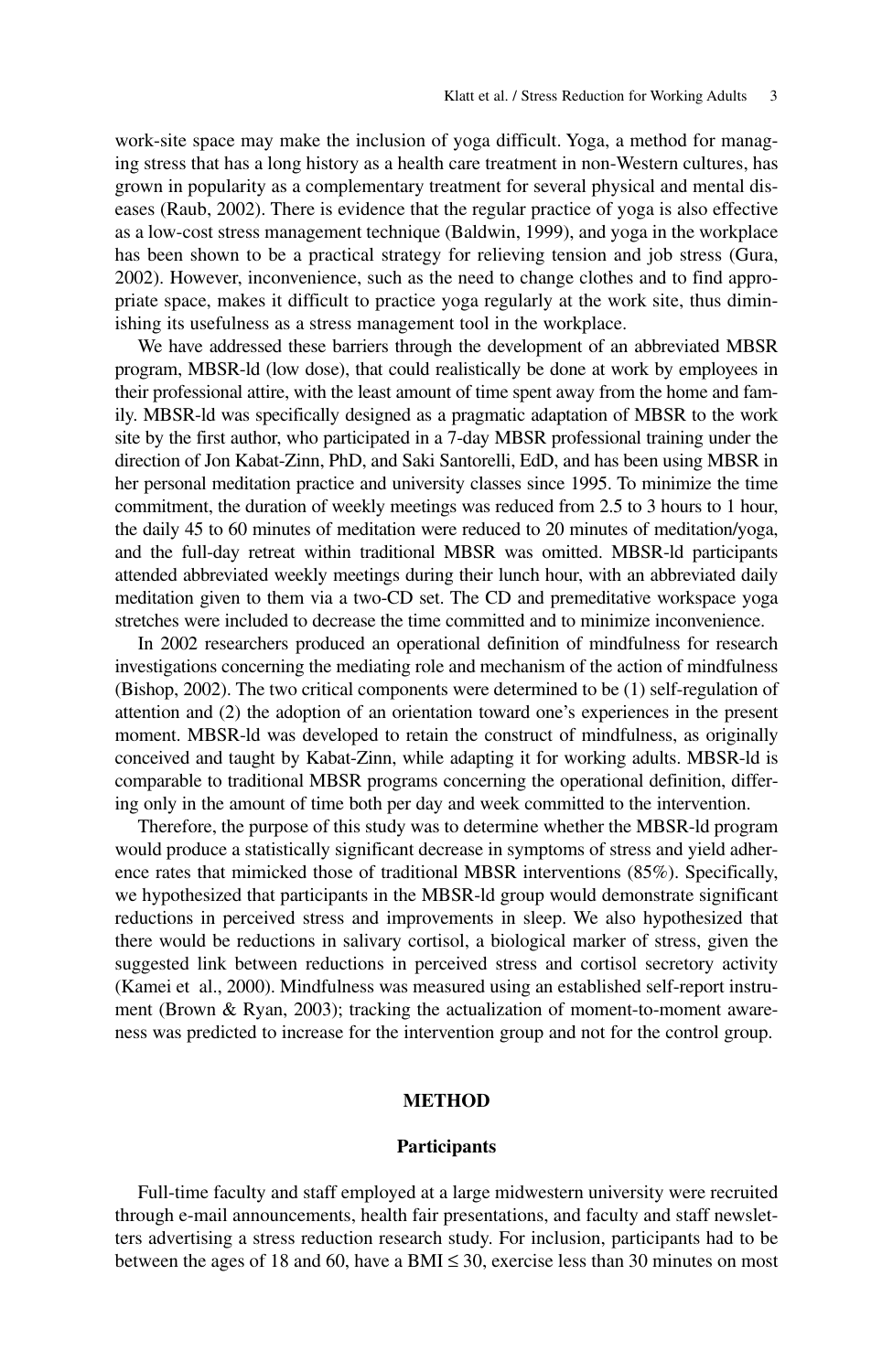days of the week as determined by responses to the Godin Leisure-Time Exercise Questionnaire (Godin & Shephard, 1985), and consume no more than two alcoholic beverages per day and no more than six beverages with caffeine per day. They also could not be pregnant or nursing, currently engaged in regular yoga practice or a weekly yoga class, and have a recent or chronic illness that required medication, as these potentially could confound quality of sleep.

Interested faculty and staff attended one of three possible familiarization meetings. At these meetings, the risks and benefits of participating in the study were outlined and questions about the study were addressed. More than 60 full-time faculty and staff volunteered to participate in the study without any financial incentive. Forty-eight volunteers met the inclusion/exclusion requirements and were enrolled in the study. A BMI of more than 30 was the most frequent exclusion criteria, followed by chronic illnesses requiring multiple medications. Additional volunteers were excluded because of exceeding the minimal exercise criteria.

# **Procedure**

Upon completion of informed consent, participants were randomized to the MBSRld intervention ( $n = 24$ ) or a wait-list control group ( $n = 24$ ). Participants in the intervention group were enrolled in the 6-week MBSR-ld program. The wait-list control group was offered MBSR-ld following the completion of the intervention group. Both the intervention and wait-list control participants completed the self-report questionnaires before beginning the intervention (pretest) and after completion of the intervention (posttest). Salivary cortisol samples were given by all participants according to the study protocol (see the Measures section). The only procedural difference between groups was the collection of the questionnaires and salivary cortisol samples. Two graduate research assistants collected questionnaires and cortisol from the wait-list control participants at their campus offices, whereas the intervention participants brought their salivary cortisol samples to the MBSR-ld meetings.

# **Intervention**

The MBSR-ld intervention consisted of group instruction for 60 minutes, once per week, at noon in a centrally located campus classroom. Similar to the Kabat-Zinn protocol, MBSR-ld incorporated breathing, relaxation, body scans, and gentle yoga movement as facilitation toward a meditative state. The primary aim of all techniques utilized in the intervention was to enhance the participants' ability to pay attention to their moment-tomoment, internal and external experience. This program was geared toward the local stresses commonly experienced by healthy working adults. Work environment stresses were discussed in the formal education segment of the weekly meetings, alongside presentations of the physiology of stress and its symptoms, causes, and so forth. The premeditation yoga stretching was important for individuals who spend the majority of their working day seated, bringing the focus to the breath and body and enabling meditative awareness. The design utilized physical movement to facilitate mental quieting, yet the yoga stretches in MBSR-ld could all be done seated or standing within the physical confines of a typical workspace. These stretches were appropriate for a work environment and did not require the participant to remove shoes, change clothes, or use a yoga mat. The workspace yoga postures were introduced with the intention of facilitating formal mindfulness meditation.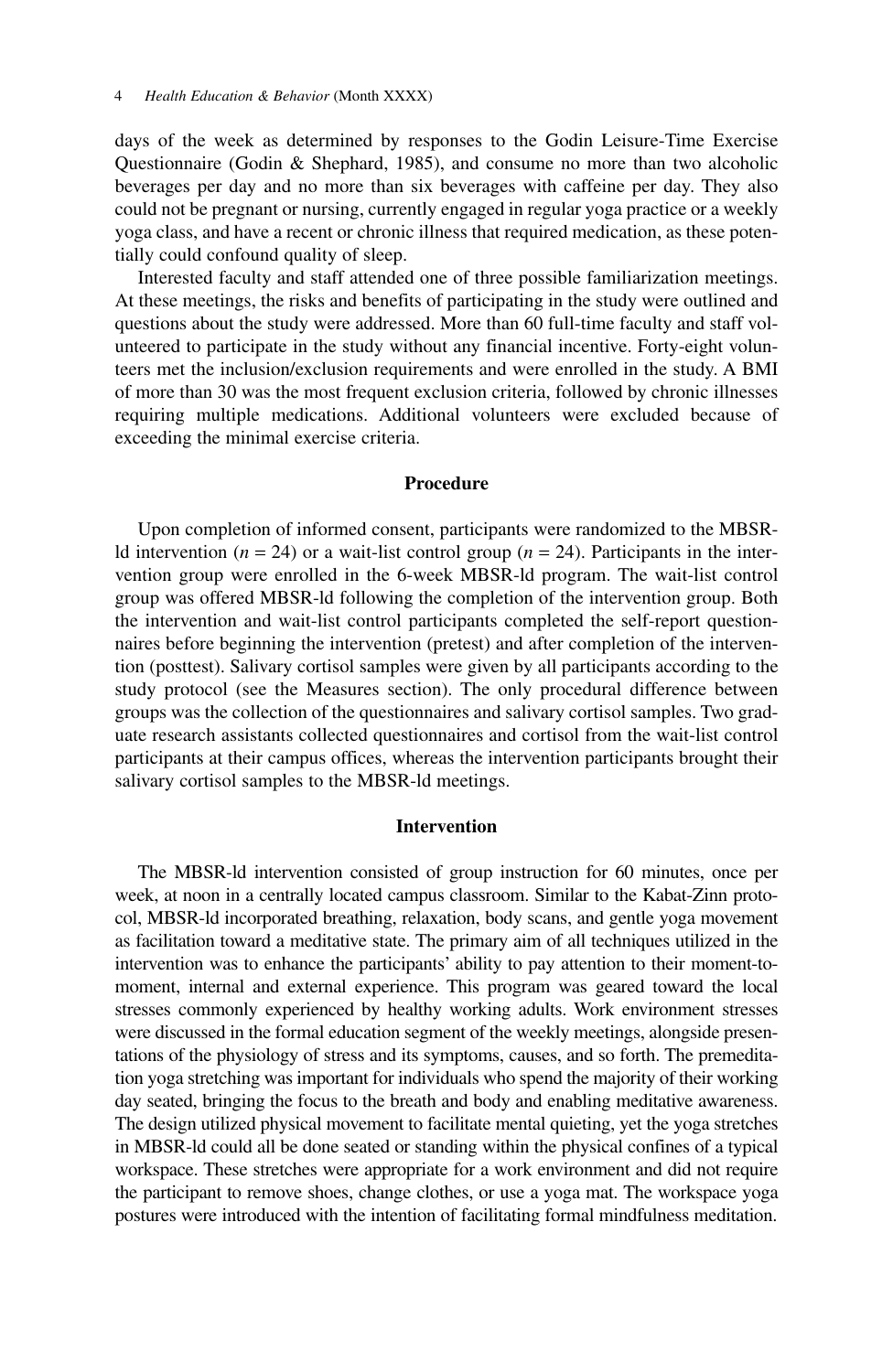MBSR-ld participants were instructed to wear loose-fitting professional attire that allowed movement. Handouts were used to illustrate concepts, and homework reflections were listed in the adherence workbook. Each meeting began with verbal instructions that served as the prompt for contemplation during the next hour. For example, participants were asked to think back over their past week and identify what elicited a stress response, and each week they were asked to focus on a particular dynamic such as "When were other times in your life that you felt like you were going from one unbalanced state to another, shifting back and forth, and never feeling 'sure-footed'?" There were no right or wrong responses to any prompt. Each participant considered his or her personal response to the prompt when the prompt was later called up as the focus of that week's meditation. Each participant's response to the prompt was personal and silent, but some participants chose to share their responses to the prompt at the beginning of the hour. There was no pressure, nor encouragement, to volunteer thoughts.

It was emphasized to all participants that they should bring an attitude of respect and mutual discovery to the process and a nonjudgmental attitude to the 6-week program. It was necessary for each individual to engage in the intervention without evaluation of progress toward his or her stress reduction goals because mindfulness is defined as a nonjudgmental, moment-to-moment awareness. Until the study was completed, the participants were asked to reserve judgment and focus on becoming aware of momentary experience. Only after completion of the study were they asked to evaluate if their increased awareness of their affective responses facilitated a reduction in stress reactivity.

Participants were instructed to complete individual sessions of daily meditation for 20 minutes during the remaining work days for the 6-week intervention (i.e., 23 total individual sessions). At the first group meeting, each MBSR-ld participant was given an adherence workbook to track his or her daily meditations, saliva collection, and a record of any confidential reflections or thoughts. Participants also received two CDs each with six different 20-minute daily meditations. Each participant agreed to listen to the daily mindfulness meditations on the CD four times per week for the duration of the intervention. This meant that each participant was expected to engage in mindfulness meditation each workday for the 6 weeks of the intervention and to record adherence to the protocol daily. There was a written explanation of each track provided so that each participant could choose which track best fit his or her circumstances for the particular day.

Each 20-minute track was an abbreviated version of the weekly 60-minute experience in mindfulness meditation and corresponded to the theme of the weekly meeting, reinforcing techniques used in class. The audio program built on the hourly instruction and included options for daily meditations such as guidance in movement for relaxation and focus, breathing exercises, awareness training, balance in life, awareness of body through centering on body sensations, feeling secure, clarity and release, and commitment to daily practice.

#### **Measures**

At pretest, all participants completed a demographic questionnaire that included age, gender, height, weight, race, job classification, and marital status. Within 5 days after the study was completed, MBSR-ld participants completed a program evaluation that included items related to specific components of the MBSR-ld. At the pretest and posttest, investigators administered the following self-report questionnaires:

*Perceived Stress Scale.* Participants rated their responses to 10 statements about their feelings and thoughts during the past month (pretest) and 6 weeks (posttest) on a 5-point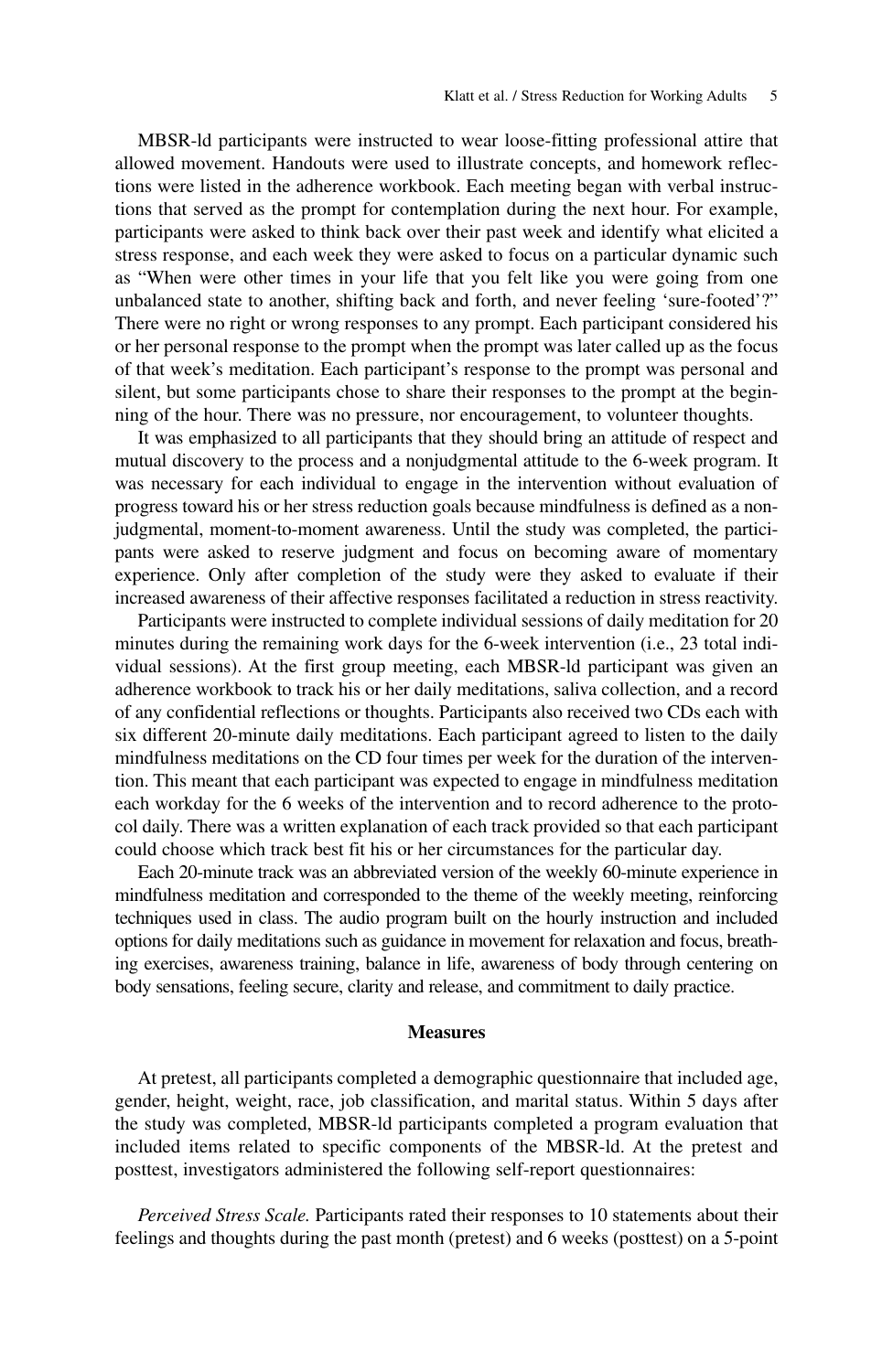Likert-type scale ranging from *never* to *very often*. The Perceived Stress Scale (Cohen, Kamarck, & Mermelstein, 1983) measures the degree to which situations in life are appraised as stressful. Items are designed to evaluate how overloaded, unpredictable, and uncontrollable one finds one's life. It also queries current levels of experienced stress. Cohen et al. (1983) reported internal consistency scores of .84, .85, and .86. In our sample, Cronbach's α was .87.

*Pittsburgh Sleep Quality Index.* Participants responded to 24 items of the Pittsburgh Sleep Quality Index (Buysse, Reynolds, Monk, Berman, & Kupfer, 1989) that measure sleep quality and disturbances during a 1-month period (pretest) and the previous 6 weeks (posttest). This is a self-rated instrument that assesses sleep quality and sleep dysfunction. It has good diagnostic sensitivity and specificity (a score of 6 or above yields a diagnostic sensitivity of 89.6% and a specificity of 86.5%) in distinguishing good and poor sleep. The scale yields a total score as well as seven subscale scores: Participant Sleep Quality, Sleep Latency, Sleep Duration, Habitual Sleep Efficiency, Sleep Disturbances, Use of Sleep Medications, and Daytime Dysfunction.

*Mindful Attention Awareness Scale (MAAS).* Participants rated 15 statements from the MAAS (Brown & Ryan, 2003) on a 6-point Likert scale to determine the frequency of mindful states over time, specifically the presence or absence of attention to and awareness of what is occurring in the present. The items in the scale are distributed across cognitive, emotional, physical, interpersonal, and general domains, and higher scores reflect more mindfulness. Brown and Ryan (2003) reported good test-retest reliability over 2 weeks  $(r = .81)$  and convergent, discriminate, and criterion validity. In our sample, Cronbach's  $\alpha$  was .91.

*Assessment of Salivary Cortisol.* Saliva samples were collected using a Salivette (Sarstedt, Inc., Newton, NC). Salivary cortisol measurement allows frequent self-sampling, approximates mean 24-hour cortisol secretion, and measures free biologically active cortisol because in its passage from serum to saliva it is removed from its binding protein. It is highly correlated with serum cortisol levels. Baseline levels of salivary cortisol were established from 2 consecutive days of sampling conducted 20 minutes after waking but prior to brushing teeth (approximately 7:00 a.m.), at 1:00 p.m., and at 10:00 p.m. Salivary cortisol was sampled again 20 minutes after waking but prior to brushing teeth (approximately 7:00 a.m.), at 1:00 p.m., and at 10:00 p.m. once per week on the same day of the week during each week of the intervention, and again for 2 days at 1 week after completion of the intervention. After collection, the procedure was to remove the suspended inner tube and pour the saliva into  $12 \times 75$  polypropylene storage tubes, which were frozen until assayed. Cortisol determinations were made using the Cortisol Coat-A-Count RIA (Diagnostic Products Corporation, Los Angeles, CA). Intra-assay variation is 4.3%, and interassay variation is 5.2%. Sensitivity is adequate for this population at .025 μg/dL.

## **Analysis**

In anticipation that the biometric change would be the most sensitive change to detect, power calculations were conducted to determine an adequate sample size to detect significant changes in salivary cortisol. Twenty participants were needed in each group (total sample size  $= 40$ ) for adequate power (i.e., .80) to determine a significant difference. A sample size of 48 participants was set to control for a potential dropout of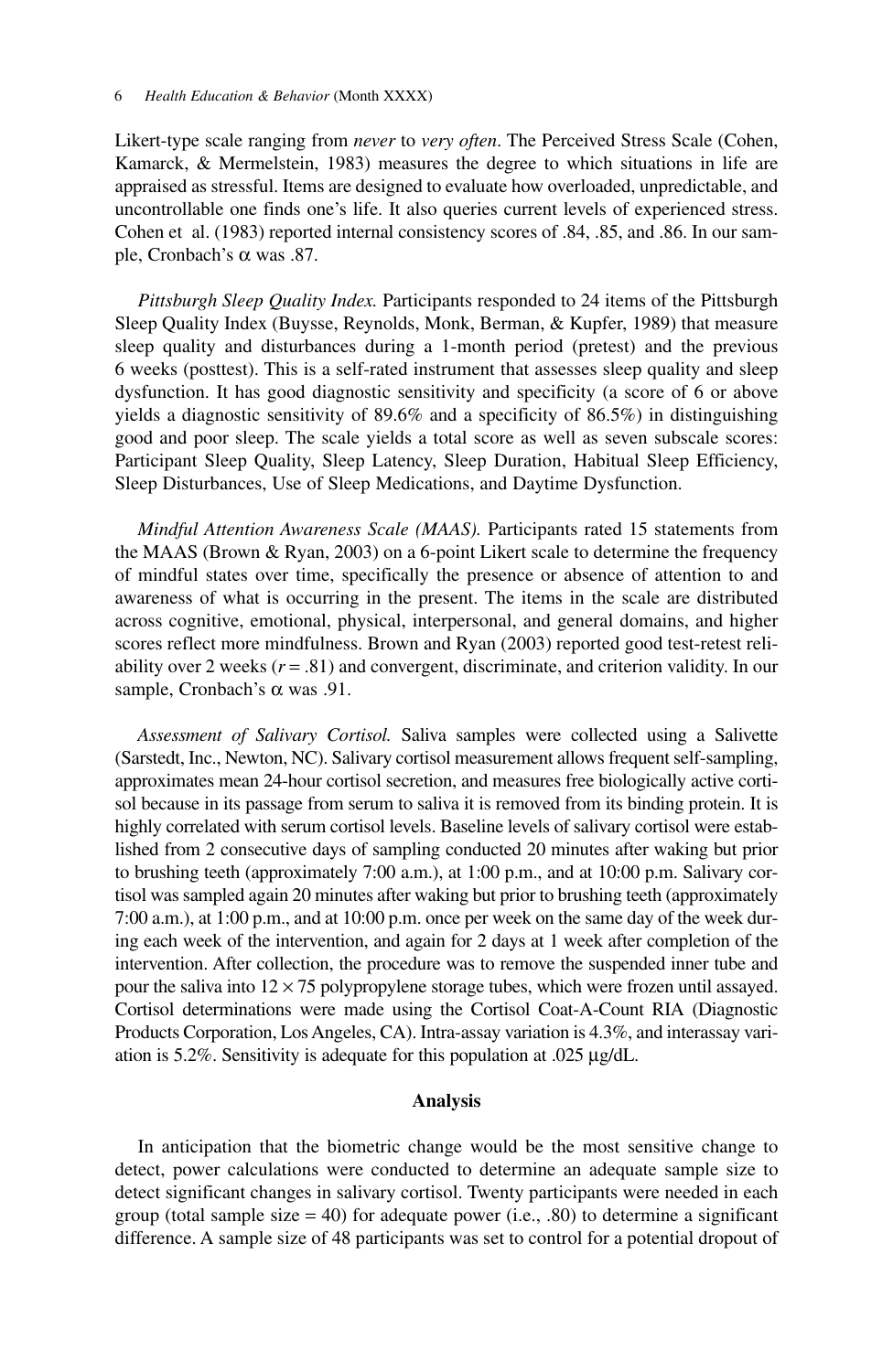| Variables               | MBSR-ld $(n = 22)$ | Control $(n = 23)$ |
|-------------------------|--------------------|--------------------|
| Age $(M \pm SE)$        | $43.41 \pm 2.17$   | $46.50 \pm 1.89$   |
| BMI $(kg \cdot m^{-2})$ | $22.91 \pm 0.49$   | $23.58 \pm 0.64$   |
| Gender (% female)       | 77                 | 73                 |
| Ethnicity $(\% )$       |                    |                    |
| Caucasian               | 72                 | 86                 |
| African American        | 9                  | 0                  |
| Latino                  | 5                  | $\overline{0}$     |
| Asian                   | $\theta$           | 9                  |
| Other                   | 14                 | 5                  |
| Marital status $(\%)$   |                    |                    |
| Single                  | 14                 | 14                 |
| Married/partnered       | 73                 | 77                 |
| Divorced                | 13                 | 9                  |

Table 1. Demographics<sup>a</sup>

a. There were no significant differences between groups.

15% to 20%. Summary statistics for demographic variables were computed. Changes in the response variables from their baseline values (pre/post) were examined using paired *t* tests. All *p* values under .05 were statistically significant.

# **RESULTS**

Forty-eight participants were randomized to the intervention and control group. Two participants dropped out, one from the control group who was unwilling to comply with the randomization and one from the intervention group because of a family emergency. One MBSR-ld participant did not complete at least 80% of the intervention and was not included in the analysis. Adherence to the study protocol was emphasized and recorded each day during the study. The analyses were conducted on 22 participants in the intervention group and 20 participants in the control group. Three control participants did not have complete data and were not included in the analysis. Adherence to the MBSR-ld protocol was 85%, with no differences in outcome measures detected based on gender, age, or job classification. Most of the participants were classified as research assistants (31%), midlevel management (29%), or faculty (13%). Please see Table 1 for demographic information.

#### **Mindfulness, Perceived Stress, and Quality of Sleep**

There was a significant increase in MAAS scores for the intervention  $(p = .0149, ...)$  $d = .56$ ) but not the control group. Scores on the Perceived Stress Scale decreased significantly for the MBSR-ld ( $p = .0025$ ,  $d = .73$ ) but not the control group. The global measure of sleep from the Pittsburgh Sleep Quality Index improved significantly for both the MBSR-ld group ( $p = .0018$ ,  $d = .76$ ) and the control group ( $p = .0072$ ,  $d = .68$ ). However, three of the seven components of sleep quality showed significant improvement for the intervention group. Reports on subjective sleep quality ( $p = .0162$ ,  $d = .54$ ), sleep latency  $(p = .0355, d = .48)$ , sleep disturbances  $(p = .0157, d = .56)$ , and daytime dysfunction  $(p = .0162, d = .56)$  were significantly better at the end of the intervention compared to the pretest (see Table 2).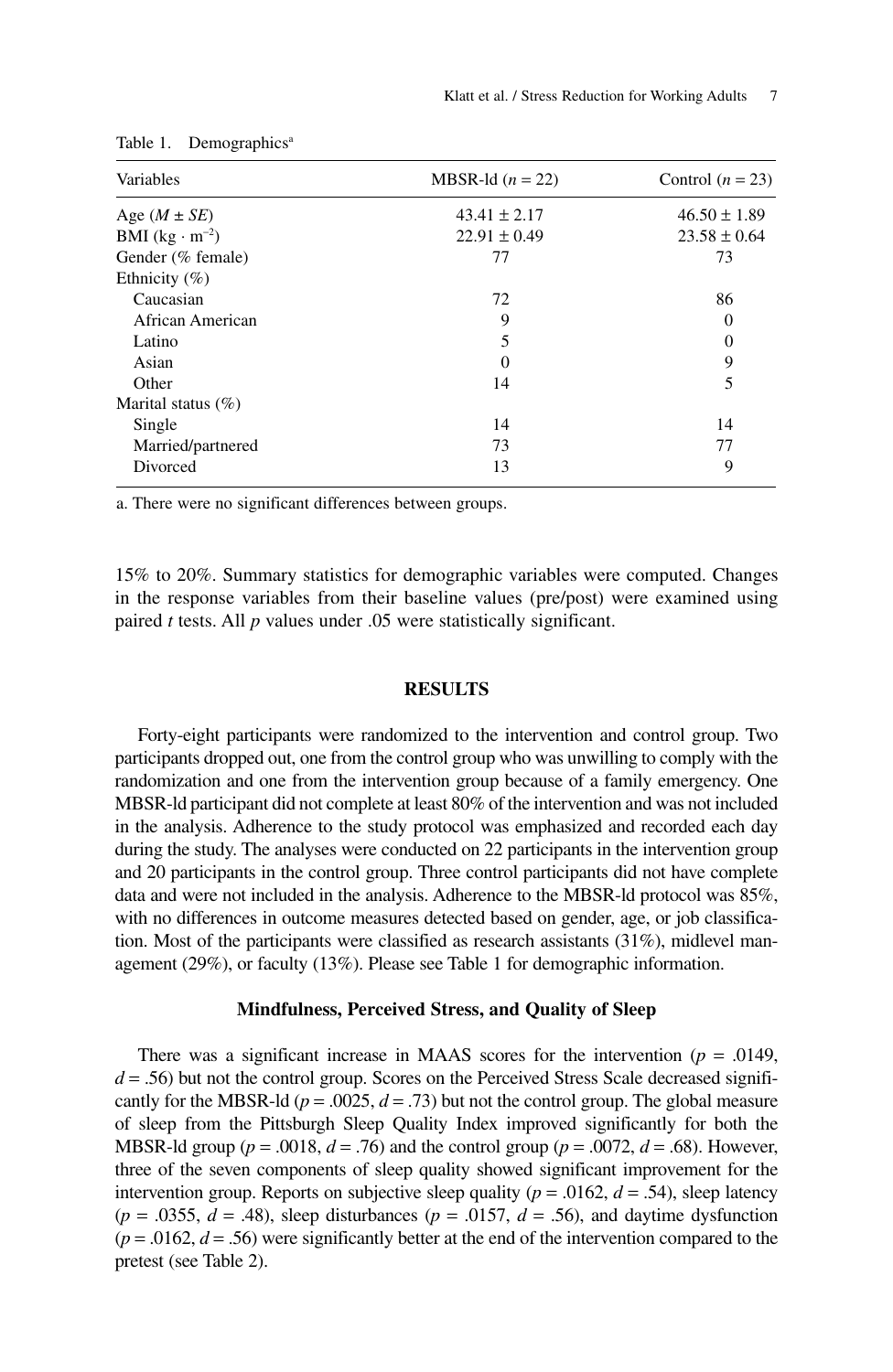| Í,<br>ļ<br>I        |
|---------------------|
| ı                   |
| ı<br>l              |
| i<br>į              |
| ï<br>nd<br>and<br>ĺ |
| j<br>i              |
|                     |
|                     |
|                     |
|                     |
|                     |
| Ì<br>l              |

|                                                                                       |                | $MBSR-1d (n = 22)$ |                |                                              |                | Control $(n = 20)$ |                |                                            |
|---------------------------------------------------------------------------------------|----------------|--------------------|----------------|----------------------------------------------|----------------|--------------------|----------------|--------------------------------------------|
| Measure                                                                               | Pre            | Post               | Diff           | $p$ value <sup>a</sup>                       | Pre            | Post               | Diff           | $p$ value <sup>a</sup>                     |
| MAAS                                                                                  | $5.14 + 2.90$  | $60.50 + 2.65$     | $-5.36 + 2.02$ | 0149                                         | $63.15 + 3.08$ | $63.70 + 2.57$     | $-0.55 + 1.57$ | .7294                                      |
| Perceived Stress Scale                                                                | $28.09 + 1.19$ | $25.00 + 0.96$     | $3.09 + 0.90$  | 0025                                         | $26.20 + 1.30$ | $25.55 + 1.46$     | $0.65 + 0.86$  | 4586                                       |
| PSQI component scores                                                                 |                |                    |                |                                              |                |                    |                |                                            |
| Global PSQI                                                                           | $6.73 + 0.69$  | $5.00 + 0.46$      | $1.73 + 0.48$  |                                              | $6.68 + 0.67$  | $5.50 + 0.68$      | $1.18 + 0.39$  | 0072                                       |
| subjective Sleep Quality                                                              | $1.23 + 0.13$  | $0.91 + 0.15$      | $0.41 + 0.16$  |                                              | $1.22 + 0.14$  | $0.89 + 0.15$      | $0.35 + 0.18$  |                                            |
| Sleep Latency                                                                         | $1.09 + 0.20$  | $0.68 + 0.19$      | $0.41 + 0.18$  |                                              | $0.75 + 0.20$  | $0.65 + 0.18$      | $0.10 + 0.14$  |                                            |
| Sleep Duration                                                                        | $0.91 + 0.11$  | $0.82 + 0.13$      | $0.09 + 0.09$  |                                              | $1.00 + 0.18$  | $1.00 + 0.19$      | $0.04 + 0.10$  |                                            |
| Habitual Sleep Efficiency                                                             | $0.14 + 0.07$  | $0.18 + 0.11$      | $-0.05 + 0.08$ | 0018<br>0162<br>0355<br>0157<br>5758<br>0157 | $0.35 + 0.15$  | $0.25 + 0.12$      | $0.10 + 0.07$  | .0692<br>.4936<br>.1.000<br>.1625<br>.7894 |
| Sleep Disturbances                                                                    | $1.41 + 0.11$  | $1.09 + 0.11$      | $0.32 + 0.12$  |                                              | $1.65 + 0.13$  | $1.35 + 0.11$      | $0.30 + 0.15$  |                                            |
| Use of Sleeping Medications                                                           | $0.50 + 0.17$  | $0.27 + 0.10$      | $0.23 + 0.17$  |                                              | $0.50 + 0.22$  | $0.55 + 0.25$      | $0.05 + 0.18$  |                                            |
| Daytime Dysfunction                                                                   | $1.45 + 0.17$  | $1.05 + 0.15$      | $0.41 + 0.16$  | 0162                                         | $1.20 + 0.19$  | $0.85 + 0.15$      | $0.35 + 0.18$  | 0692                                       |
| NOTE: MAAS = Mindful Attention Awareness Scale; PSQI = Pittsburgh Sleep Quality Index |                |                    |                |                                              |                |                    |                |                                            |

a. Based on paired t tests for the null hypothesis that there is no difference. a. Based on paired *t* tests for the null hypothesis that there is no difference.

8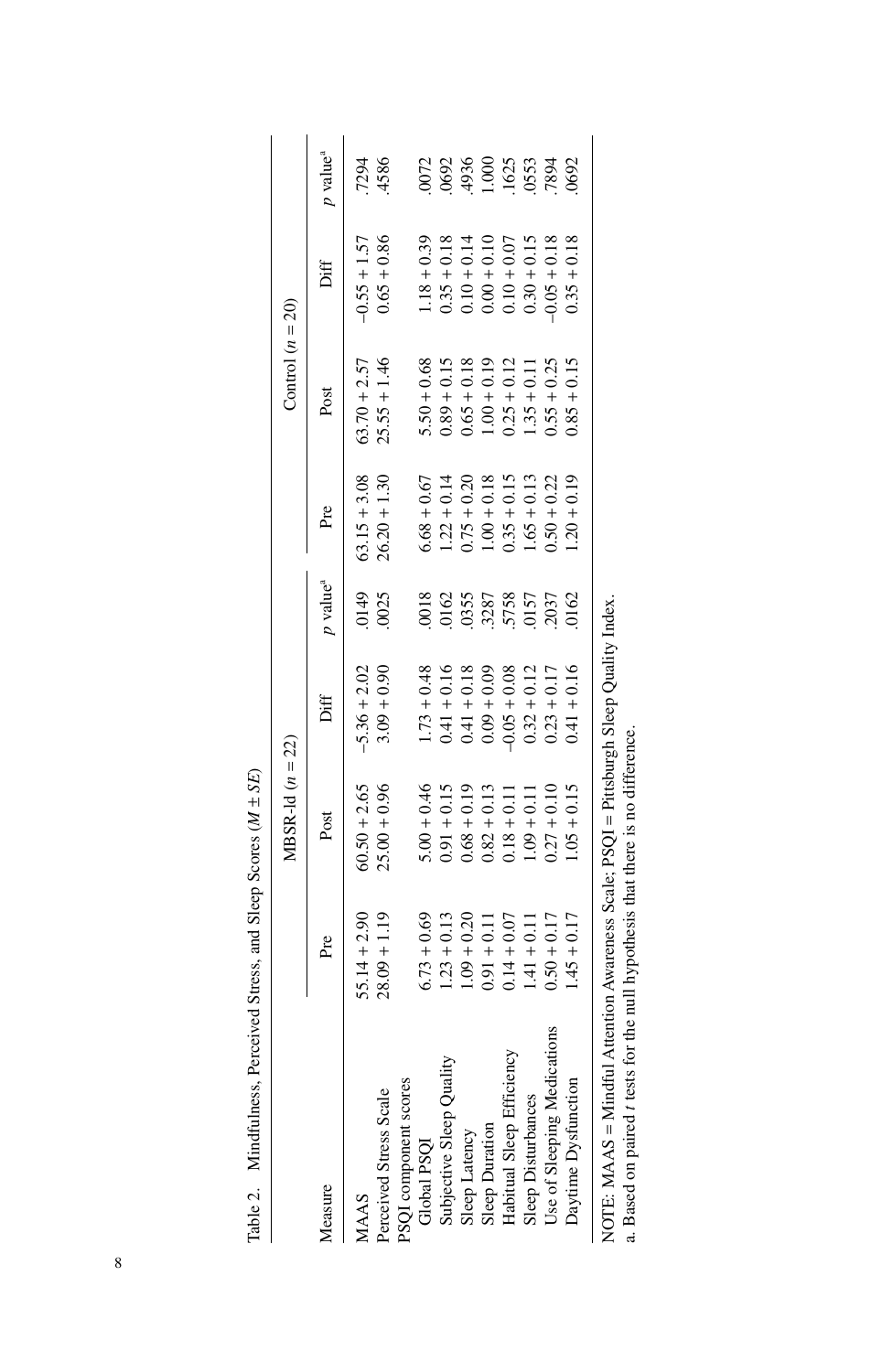| Program Component    | M   | SD   |
|----------------------|-----|------|
| Weekly session       | 9.1 | 0.93 |
| Body scan            | 8.6 | 1.55 |
| Yoga stretches       | 8.7 | 1.34 |
| Breathing awareness  | 9.0 | 1.14 |
| Meditation           | 8.7 | 1.44 |
| Handouts             | 7.2 | 1.60 |
| Teacher personality  | 8.8 | 1.23 |
| 20-minute CD         | 9.3 | 0.83 |
| Reflection questions | 5.5 | 2.06 |
|                      |     |      |

Table 3. MBSR-ld Participant Ratings of Program Components (*n* = 18)

NOTE: Likert-type scale: 1 = *useless*; 10 = *extremely useful*.

# **Cortisol Levels**

Despite randomization, baseline salivary cortisol was higher in the control compared to the MBSR-ld group. Regardless, there were no changes in average daily salivary cortisol levels over time for participants in both groups and no differences from the pretest to the posttest.

## **MBSR-ld Program Evaluation**

Participants in the MBSR-ld  $(n = 18)$  also rated components of the program based on individual usefulness using a 10-point Likert-type scale, with 10 indicating most useful (see Table 3). The two most highly rated components of the program were related to the time commitment of the intervention: the 1-hour weekly meetings and the 20-minute daily meditations.

#### **DISCUSSION**

The purpose of this study was to assess the feasibility and effectiveness of MBSR-ld as a stress reduction intervention in a group of healthy working adults when offered at the work site. A comprehensive review and meta-analysis of studies conducted on MBSR and health benefits (Grossman et al., 2004) showed that MBSR may help a broad range of individuals cope with clinical and nonclinical problems, from individuals struggling with chronic illness to healthy individuals dealing with the stresses of daily life. Our intent was to adapt MBSR to a "dose" that was feasible but produced similar adherence rates and outcome measures as traditional MBSR interventions. Both objectives were obtained in this study. Effect sizes equal to and greater than traditional MBSR studies were obtained. The connections between stress and various health outcomes are being investigated as the cost of health care continues to rise. A low-cost, on-site stress reduction program that shifts an individual's perspective on stress by increasing a mindful approach to life could be beneficial for both employee and employer. Work-site location and yoga adapted for the work site were components of this intervention that were considered essential for the positive outcomes and good adherence.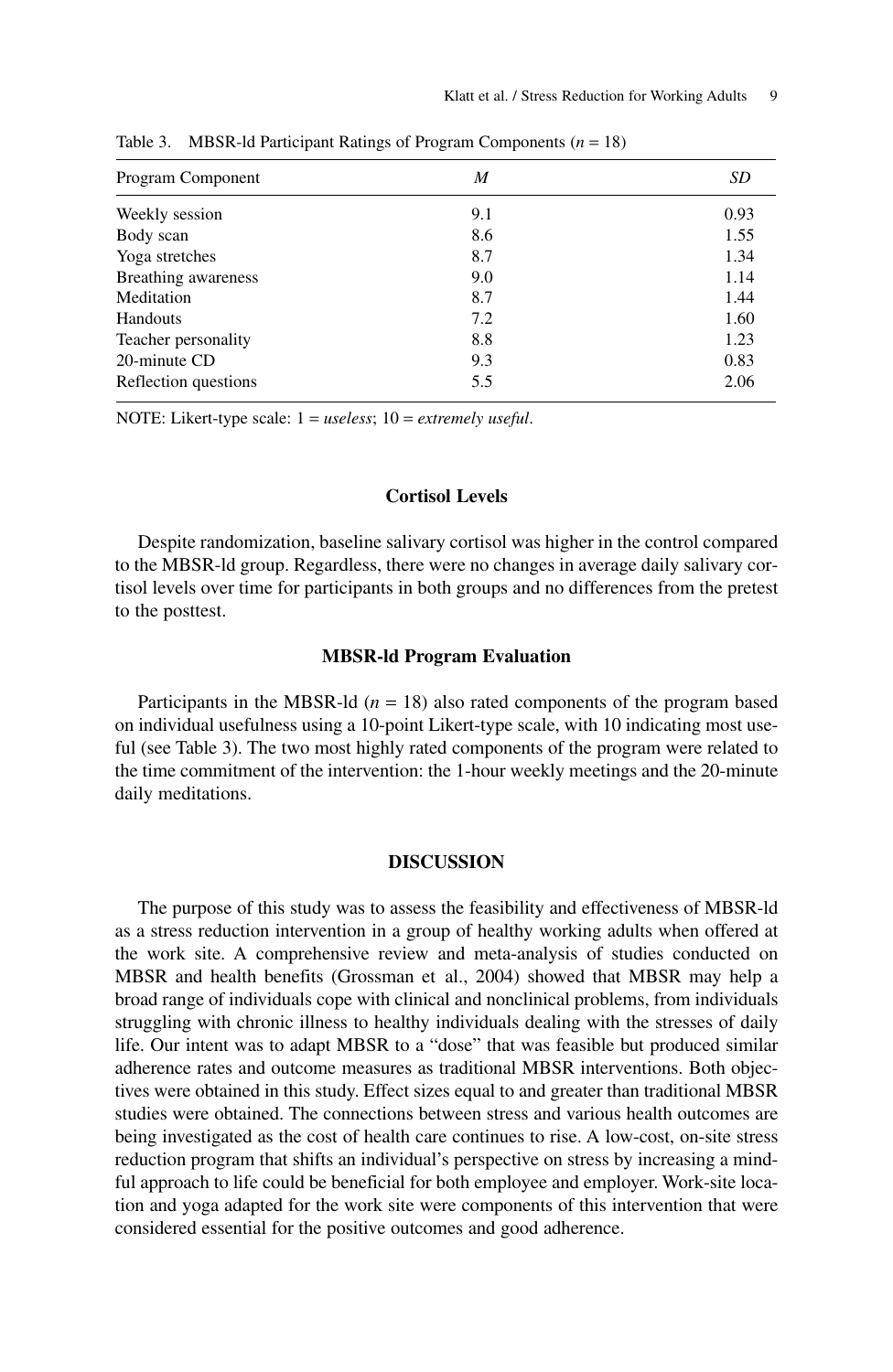## **Work-Site Location**

MBSR-ld was structured so that employees would be drawn to participate in the program, as the lunch-time weekly meeting did not infringe on work or family time. MBSRld also accommodated the time and space confines of most working adults. High ratings were given to the value and location of the weekly meetings, as employees participated in a program at work that addressed awareness of perceived stress without distinction between work and home stresses. The focus was on becoming aware of moment-to-moment, internal and external experiences, especially those that produced stress reactivity.

The MBSR-ld component that received the highest rating by participants was the 20 minute mindfulness meditation provided to them via the two-CD set, as participants were able to practice the MBSR-ld meditation at work, during a 20-minute break.

#### **Yogic Movement Appropriate for the Work Site**

The yoga movement designed with workspace limitation in mind allowed movement for individuals within their workspaces, introducing participants to possible movements within those parameters. Most participants were not aware of the possible range of yoga movement suggested in MBSR-ld.

The MBSR-ld intervention (both the weekly group meeting and the daily meditations) included substantial yoga stretches and breathing exercises to facilitate mindfulness in a population that spends the majority of their working hours seated at a desk. Yoga has gained acceptance and popularity in American culture as a stress reduction technique and a complementary and alternative medical (CAM) approach to wellness, such that it is 1 of the 10 most common CAM therapies used today (Barnes, Powell-Griner, McFann, & Nahin, 2004). Yoga movement is no longer considered "fringe" activity but is commonly identified in popular culture as a stress reduction technique. Thus, yogic movement was emphasized, not de-emphasized, in the MBSR-ld protocol. There is also research evidence that a physiological change occurs with the practice of yoga that enhances the ability to deal with stress (Schell, Allolio, & Schonecke, 1994). However, yoga classes can be inconvenient and time consuming, which can make attendance difficult, thereby diminishing their usefulness as a stress management method. MBSR-ld offered a procedure for practicing yoga at the work site that removed such barriers to regular yoga practice.

## **MBSR-ld Outcome Measures**

*Perceived Stress.* Significant reductions in perceived stress obtained by the MBSRld group were of the same magnitude as traditional MBSR interventions (Grossman et al., 2004). This illustrates the pragmatic value of a lower dosed program for populations with time and space limitations.

*Quality of Sleep.* The National Institutes of Health (NIH) State-of-the-Science Conference Statement on Manifestations and Management of Chronic Insomnia in Adults in 2005 emphasized that insomnia seems to be associated with high health care utilization, with the direct and indirect costs of chronic insomnia costing billions annually. MBSR-ld significantly improved participants' subsets of subjective sleep quality sleep disturbances, sleep latency, and daytime dysfunction—as compared to controls. Clearly, a restful night's sleep is an important aspect of daytime functionality. The improvements in restorative sleep may be the most important results achieved in this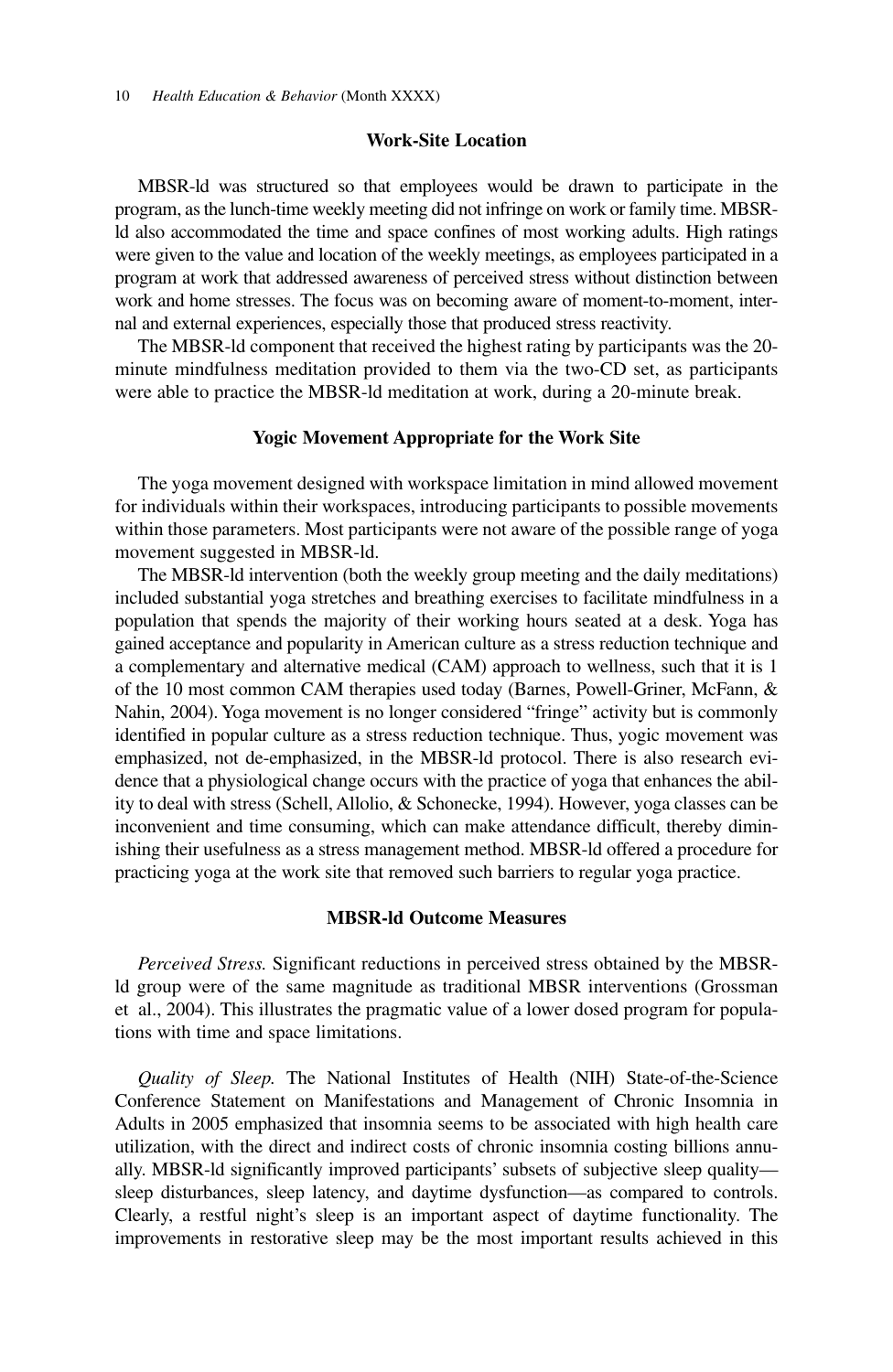study. When insomniac patients are asked about their sleep patterns, they consider daytime improvements in fatigue, irritability, and performance to be the benchmarks of treatment response (Carey, Moul, Pilkonis, Germain, & Buysse, 2005). The other two subsets that significantly changed were reductions in both sleep latency and sleep disturbances.

*Mindfulness.* Much of the MBSR literature uses outcome measures of psychological health such as the Profile of Mood States, but few studies have utilized the Brown and Ryan scale as a quantitative measure of actually changing one's ability to attend to the present moment. This study examined whether an MBSR intervention actually affected an individual's ability to acquire "present-centered attention awareness." The answer was affirmative and was correlated with reductions in perceived stress and improvements in quality of sleep. Thus, the Brown and Ryan scale may be an appropriate measure of actual changes in mindfulness as operationally defined (Bishop, 2002).

*Salivary Cortisol.* Because MBSR-ld focused heavily on yoga stretches to facilitate the meditation practice in both the weekly and daily practice, and hatha yoga practice had been associated with a decrease in salivary cortisol for college students (West, Otte, Geher, Johnson, & Mohr, 2004), a hypothesis of this research was that there would be a decrease in daily salivary cortisol averages for the intervention group during the 6 weeks of the intervention. Although there had been preexisting conflicting data elsewhere concerning the effects of yoga on cortisol levels (Kamei et al., 2000; Schell et al., 1994), the hope was to establish a correlation between decreases in self-reported stress and physiological decreases in salivary cortisol from pre- to posttest. Posttest cortisol levels were not significantly reduced for the MBSR-ld participants whereas the perceived stress scores were significantly reduced. There was no significant correlation between self-reported baseline stress and salivary cortisol. This finding was consistent with a recent study exploring the correlation between psychological measures and biological measures in breast cancer patients in which no correlation was found (Carlson, Campbell, Garland, & Grossman, 2007).

This may highlight the complex nature of using salivary cortisol as a solitary marker of physiological manifestation of stress. Salivary cortisol levels can be affected by diet and physical activity, which were not controlled in this study. Directions were given to the participants concerning dietary intake, the necessity of refraining from brushing teeth, and so forth within 20 minutes of obtaining the salivary cortisol sample, but in a community study, this was difficult to control, and several intervention participants would walk from their offices to the weekly meeting. Salivary cortisol is an accessible biomarker of stress but may be confounded by too many other variables to be used as a sole physiological measure of stress to supply meaningful research data.

# **Limitations and Future Directions**

In this study, self-reported measures of perceived stress were measured only pre- and postintervention while salivary cortisol levels were assessed weekly. It would have strengthened the study to have participants fill out the perceived stress test weekly to establish a correlation between perceived stress and salivary cortisol levels. Various other physiological variables, such as resting blood pressure, could also have been measured weekly to establish correlations between perceived stress and physiological measures of stress. The question of the correlation between self-report instruments and physiological evidence was not clearly established. Future research using MBSR and yoga needs to examine the correlation between self-report measures and physiological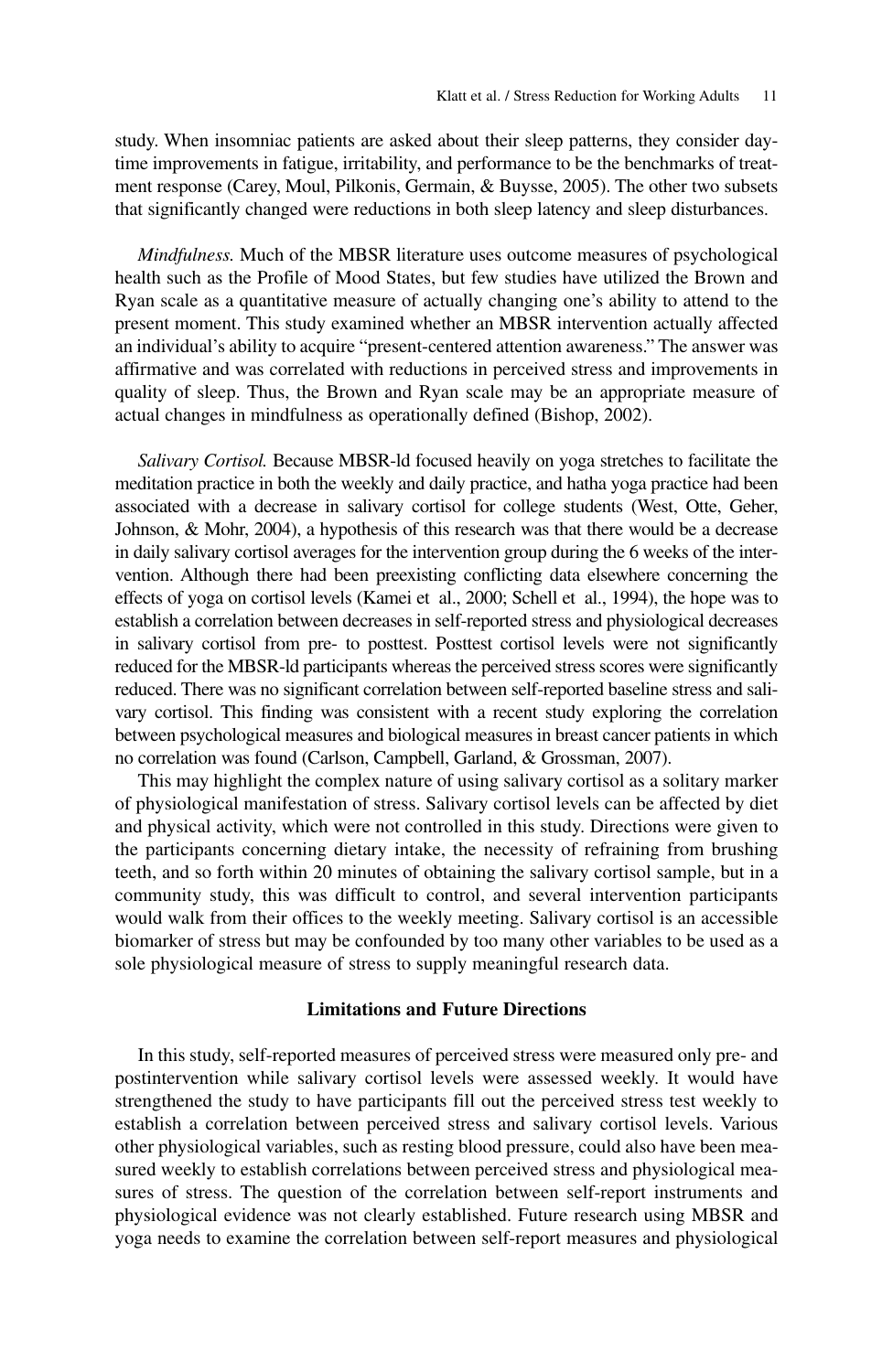markers of stress. Participants clearly report improvements in sleep quality and perceptions of stress, but further research is needed to identify the physiological evidence that stress is indeed reduced due to the intervention. Also, there was no follow-up assessment included, so it is uncertain if positive results were sustained over time.

Conducting a relatively small study on the campus of a large university may have affected the generalizability of the results, as participants were faculty and staff volunteers, met a substantial list of exclusion criteria, and thus were a select group of motivated participants.

One feature of the MBSR-ld intervention that we did not measure was the impact of a shared sense of lifestyle change with colleagues at work. None of the research participants had offices in the building where the intervention was conducted. An MBSR-ld work-site intervention in which employees could attend the weekly meeting within the building in which they work, with coworkers, might affect the results obtained. Most participants in this study did not know each other or work together. A recent study (Oginska-Bulik, 2005) has confirmed the critical role of personal and social resources and perceived social support in reducing job stress and preventing negative health outcomes for workers of uniformed professions. Additionally, positive psychosocial work features, such as social support, have been associated with fewer sleep disruptions (A. Williams et al., 2006). A social support measure in a study where participants work together on a daily basis could add valuable information in future studies utilizing MBSR-ld.

## **IMPLICATIONS FOR PRACTITIONERS**

MBSR-ld abbreviated the weekly and daily time commitment of traditional MBSR and still obtained significant decreases in perceived stress and improvements in quality of sleep while increasing daily mindfulness for healthy working adults. From an applied perspective, this study indicates that MBSR-ld is an effective adaptation of the MBSR approach for healthy working individuals limited by time. Adapting a well-researched stress reduction intervention (MBSR) for the workplace may be a starting place for further research using MBSR-ld as a low-cost stress reduction intervention with a relatively high rate of adherence. Even though there is an abundance of information on the impact of stress on one's well-being, MBSR-ld is a tool that participants can experience firsthand and use to explore the personal impact of a stress reduction program on their stress levels.

Offering the intervention on site, with often-cited limitations eliminated, may indicate that MBSR-ld is a viable, innovative approach for employers looking to reduce stress-related health care costs. Although MBSR-ld was developed to address the realtime limitations experienced by working adults, future research could investigate if MBSR-ld affects health expenditures associated with stress-induced illness. MBSR-ld may be an appropriate low-cost clinical intervention capable of achieving desired stress reduction for healthy working adults.

### **References**

- Baldwin, M. C. (1999). *Psychological and physiological influences of hatha yoga training on healthy exercising adults*. Boston: Boston University.
- Barnes, P. M., Powell-Griner, E., McFann, K., & Nahin, R. L. (2004). Complementary and alternative medicine use among adults: United States, 2002. *Advance Data*, 1-19.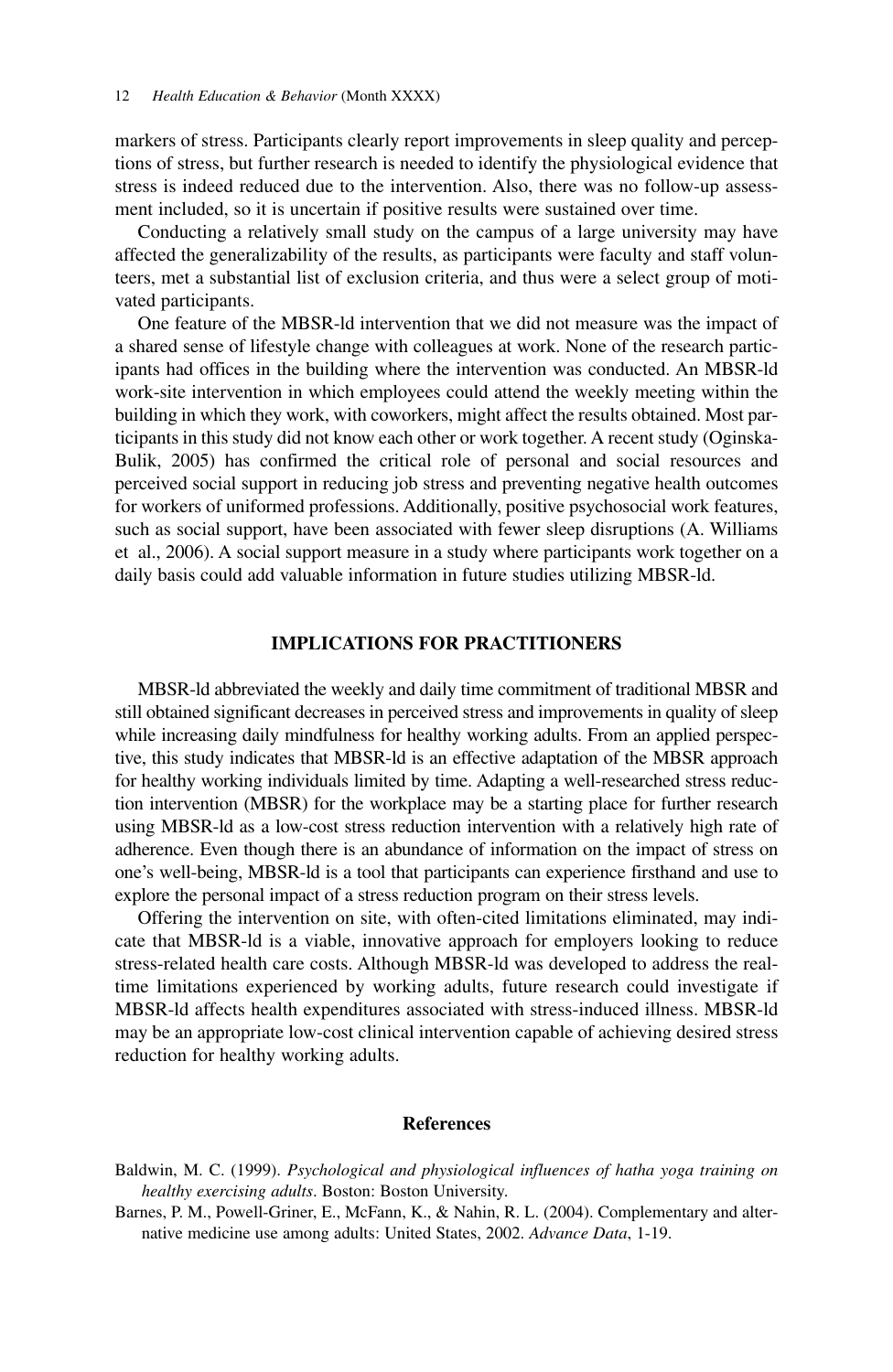- Bishop, S. R. (2002). What do we really know about mindfulness-based stress reduction? *Psychosomatic Medicine*, *64*, 71-83.
- Brown, K. W., & Ryan, R. M. (2003). The benefits of being present: Mindfulness and its role in psychological well-being. *Journal of Personality and Social Psychology*, *84*, 822-848.
- Buysse, D. J., Reynolds, C. F., III, Monk, T. H., Berman, S. R., & Kupfer, D. J. (1989). The Pittsburgh Sleep Quality Index: A new instrument for psychiatric practice and research. *Psychiatry Research*, *28*, 193-213.
- Carey, T. J., Moul, D. E., Pilkonis, P., Germain, A., & Buysse, D. J. (2005). Focusing on the experience of insomnia. *Behavioral Sleep Medicine*, *3*, 73-86.
- Carlson, L. E., Campbell, T. S., Garland, S. N., & Grossman, P. (2007). Associations among salivary cortisol, melatonin, catecholamines, sleep quality and stress in women with breast cancer and healthy controls. *Journal of Behavioral Medicine*, *30*, 45-58.
- Chang, V. Y., Palesh, O., Caldwell, R., Glasgow, N., Abramson, M., Luskin, F., et al. (2004). The effects of a mindfulness-based stress reduction program on stress, mindfulness self-efficacy, and positive states of mind. *Stress and Health: Journal of the International Society for the Investigation of Stress*, *20*, 141-147.
- Cohen, S., Kamarck, T., & Mermelstein, R. (1983). A global measure of perceived stress. *Journal of Health and Social Behavior*, *24*, 385-396.
- Davidson, R. J., Kabat-Zinn, J., Schumacher, J., Rosenkranz, M., Muller, D., Santorelli, S. F., et al. (2003). Alterations in brain and immune function produced by mindfulness meditation. *Psychosomatic Medicine*, *65*, 564-570.
- Glaser, R., Sheridan, J., Malarkey, W. B., MacCallum, R. C., & Kiecolt-Glaser, J. K. (2000). Chronic stress modulates the immune response to a pneumococcal pneumonia vaccine. *Psychosomatic Medicine*, *62*, 804-807.
- Godin, G., & Shephard, R. J. (1985). A simple method to assess exercise behavior in the community. *Canadian Journal of Applied Sport Sciences*, *10*, 141-146.
- Grossman, P., Niemann, L., Schmidt, S., & Walach, H. (2004). Mindfulness-based stress reduction and health benefits: A meta-analysis. *Journal of Psychosomatic Research*, *57*, 35-43.
- Gura, S. T. (2002). Yoga for stress reduction and injury prevention at work. *Work: Journal of Prevention, Assessment & Rehabilitation*, *19*, 3-7.
- Kabat-Zinn, J. (2003). Mindfulness-based interventions in context: Past, present, and future. *Clinical Psychology: Science and Practice*, *10*, 144-156.
- Kamei, T., Toriumi, Y., Kimura, H., Ohno, S., Kumano, H., & Kimura, K. (2000). Decrease in serum cortisol during yoga exercise is correlated with alpha wave activation. *Perceptual and Motor Skills*, *90*, 1027-1032.
- Oginska-Bulik, N. (2005). The role of personal and social resources in preventing adverse health outcomes in employees of uniformed professions. *International Journal of Occupational Medicine and Environmental Health*, *18*, 233-240.
- Rahe, R. H., Taylor, C. B., Tolles, R. L., Newhall, L. M., Veach, T. L., & Bryson, S. (2002). A novel stress and coping workplace program reduces illness and healthcare utilization. *Psychosomatic Medicine*, *64*, 278-286.
- Raub, J. A. (2002). *Psychophysiologic effects of hatha yoga on musculoskeletal and cardiopulmonary function: A literature review* (National Center for Environmental Assessment, Rep. No. 8). Research Triangle Park, NC: National Center for Environmental Assessment.
- Reibel, D. K., Greeson, J. M., Brainard, G. C., & Rosenzweig, S. (2001). Mindfulness-based stress reduction and health-related quality of life in a heterogeneous patient population. *General Hospital Psychiatry*, *23*, 183-192.
- Schell, F. J., Allolio, B., & Schonecke, O. W. (1994). Physiological and psychological effects of hatha-yoga exercise in healthy women. *International Journal of Psychosomatics*, *41*, 46-52.
- Tennant, C. (2001). Work-related stress and depressive disorders. *Journal of Psychosomatic Research*, *51*, 697-704.
- van der Klink, J. J., Blonk, R. W., Schene, A. H., & van Dijk, F. J. (2001). The benefits of interventions for work-related stress. *American Journal of Public Health*, *91*, 270-276.